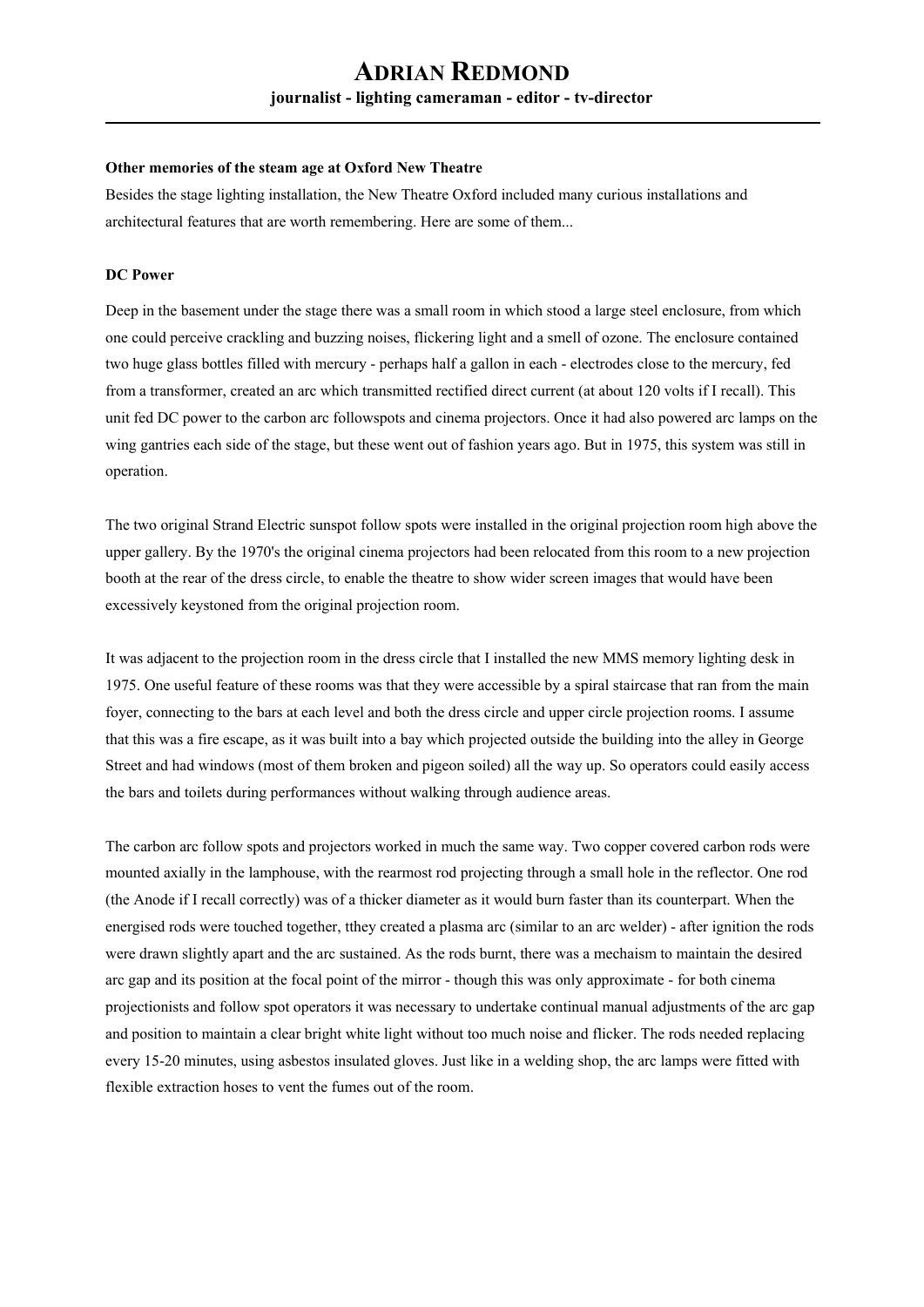### **ADRIAN REDMOND journalist - lighting cameraman - editor - tv-director**

Arc lights were invented by Humphrey Davy in the 1800's and were a great improvement on previous lanterns which burnt lime. Even after the advent of carbon arcs and xenon arc lamps, follow spots continued to be called "limes" and their light continued to be "limelight". Film studios - with more lax fire regulations than in theatres, continued to use carbon arc equipment well into the 1990's. (Certainly there was a functional DC power plant at Pinewood Studios when I worked there in 1981).

Carbon arc spots and projectors were considered too dangerous to be placed in direct contact with the auditorium their light was projected through small glazed portholes, with similar portholes to allow the operators to observe their work. These portholes were usually equipped with their own safety curtains which were held up by a wire with a fusible lead link that would melt in the event of fire and ensure that the curtains dropped.

The sunspot follow spots were very heavy - hardly touring items - I would guess that they weighed in at over 300 kg each including the base/tripod. Strand Electric did not spare bronze or brass. But due to their weight when correctly balanced they were very easy to operate smoothly - far easier than their modern equivalents.

Follow spot operaters were isolated from the performance and relied on a show relay loudspeaker to hear the show. Their room did have an internal telephone, but cues were almost always given via cue lights.

I dont know if the carbon arc lamps at Oxford are still in use, though I suspect that the cinema projectors have long been replaced with digital equipment.

#### **Emergency lighting**

Another room in the basement housed wooden racks with rows of glass accumulators providing 120 volt DC power to a separate lighting system comprising exit signs and emergency lights at the end of the seat rows and general lights in all backstage and front of house areas. Cabling for this system ran in a totally separate conduit network throughout the building.

These batteries required continuous charging and in the event of a power cut, they could provide light for several hours. Regulations stipulated that the emergency lighting was switched on an hour before the performance and left on half an hour afterwards. A fireman's switch by the stage door could also turn the emergency lighting system on.

This system required regular maintanance - mostly topping up the battery acid and checking the specific gravity of the distilled water/acid mixture.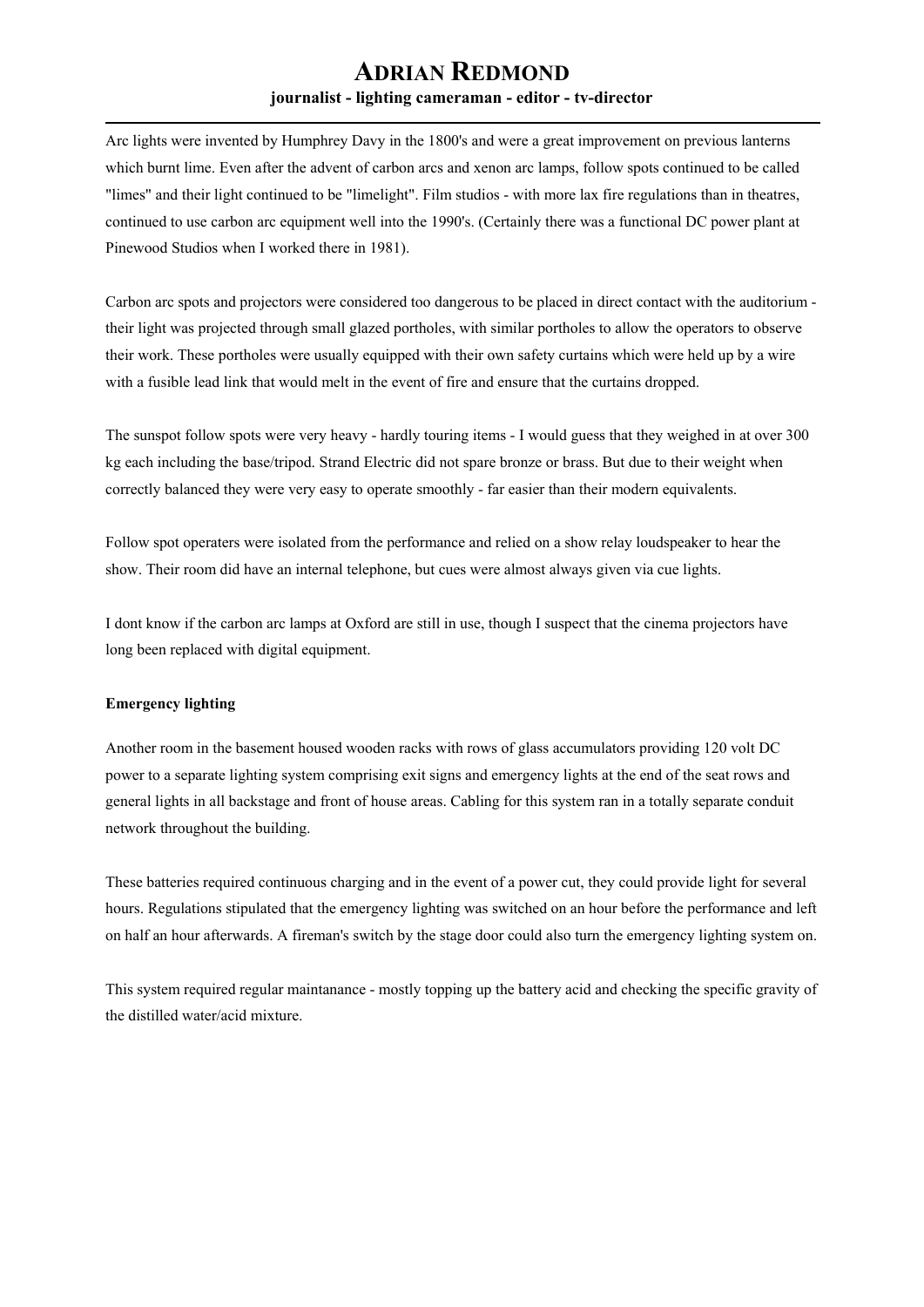#### **General lighting**

I once made a list over every lighting fitting in the entire theatre, though I mislaid it many years ago. There were literally hundreds of light fittings, many using special architectural lamps to complement the art deco design (though I am not sure if these lamps are still in production).

Though barely discernable from the outside, the New Theatre was constructed using steel frames and reinforced concrete, with the interior shell supporting the art deco plasterwork that the audience could see. These structures included many concealed lighting coves, the lamps of which were difficult to clean and maintain and constantly subject to dust.

The architectural "piece de resistance" was the huge cove around the proscenium arch, about 15 metres high and 25 metres wide. Inside this cove was a continuous three compartment batten, with hundreds of 40 watt lamps. the three rows of compartments were covered by red, blue and green filter gels. High in the fly tower, beside the flymans room, there stood a "Holophane machine" - three massive resistance dimmers (much like the Grand Master dimmer modules) that were driven up and down by a mechanically programmed motor, thus cycling between various mixtures of the three primary colours. This system was provided by Holophane limited, a company which is still in operaton in the UK here in 2020.

Ouside the theatre we had neon lights and floodlights on the marquee - these also had to be maintained - a precarious task using very long ladders in a busy shopping street - definately a job for sunday mornings!

The size of the electrical crew was dictated as much by daily building maintenance as by the requirements of stage lighting. We made complete lamp checks every day - a task which usually required two or three men for up to four hours. Both backstage, on stage, front-of-house and exterior lighting had to be checked and this was inspected every day an hour before the performance by the duty manager.

#### **Telephone system**

The theatre was equipped with an internal telephone system with about 48 internal extensions - connecting the offices, bars, stage and technical areas, box-office and dressing rooms. This system was mains powered but reverted to power from the emergency lighting system in the event of a power failure. The exchange was in another room in the basement and was entirely electromechanical with relays and mechanical autoselectors for the dial telephones. This system ran almost flawlessly for over 40 years - with no software updates!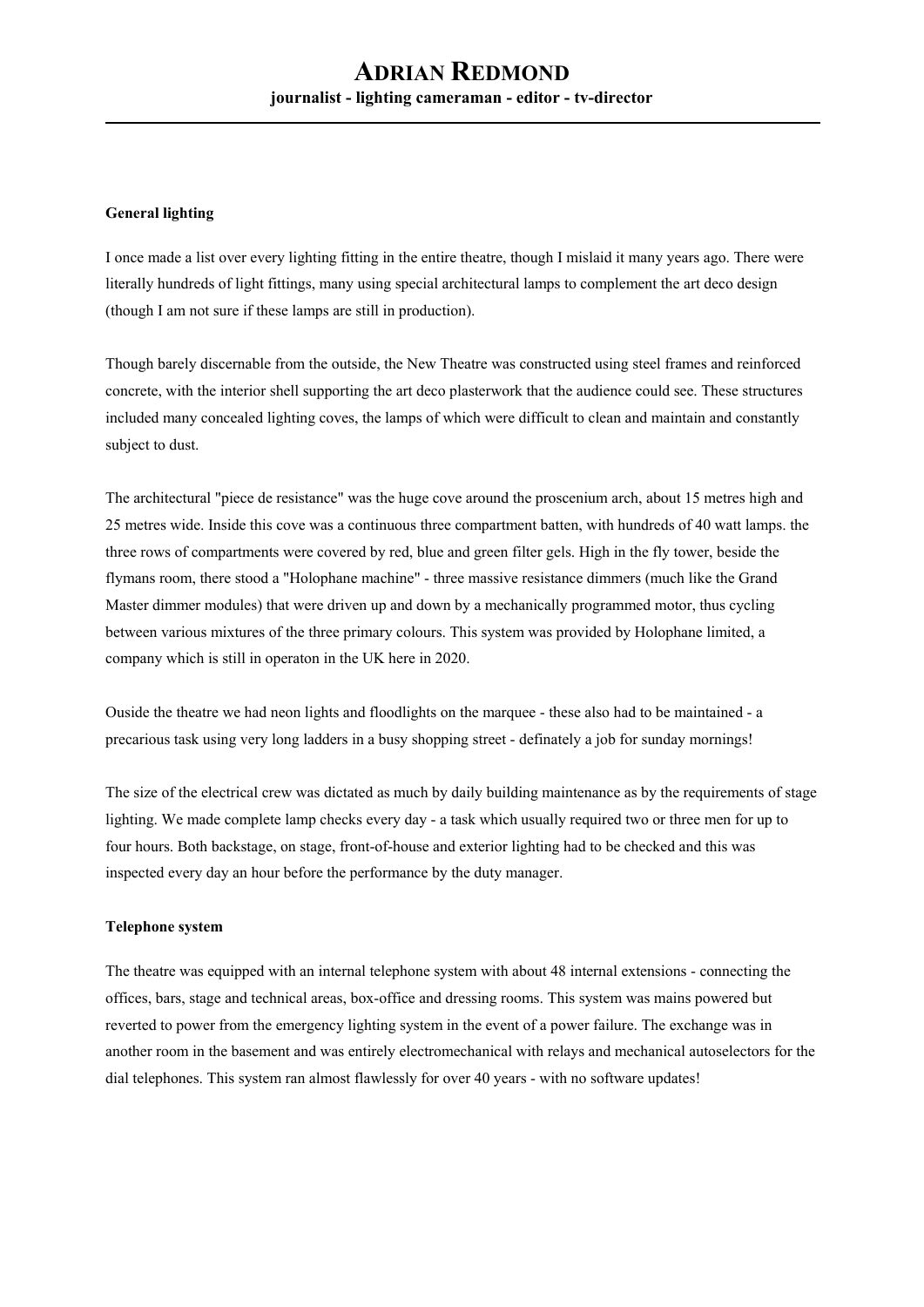#### **Sound system**

When I arrived at Oxford in 1974, the sound system was primitive. Many touring shows, particularly rock concerts and musicals, brought their own gear and crew in, but for other productions such as plays and small concerts, the system was minimal.

It is laughable today, but in 1974 the sound system for this 1700 seater auditorium (which fortunately had excellent acoustics) was a six channel monophonic 200 watt Shure Vocal Master mixer, it had six gain control knobs, six reverb level knobs (one for each channel), a master gain knob and a reverb master knob - and no monitoring or headphones. To this we connected a collection of Shure Unidyne B mics and we also had a single STC 4033 ribbon mic (perhaps a relic from the variety shows of the 40's) Four speaker cabinets - two each side of the proscenium.

We also had a mono effects mixer - perhaps 50 watts - to which we could connect two old Garrard transcription turntables (for sound effects) and a single Ferrograph Series 5 or 7 reel-to-reel tape deck.

Perhaps the nicest audio toy was the mic riser - a microphone stand complete with mic, buried under a trapdoor centre stage, just upstage of the footlights. This could be elevated and lowered by motor as required. It was always amusing watching a DSM or ASM operating this from prompt corner to see if he or she would land the mic at the right height for the singer.

In 1975 the New Theatre Oxford invested in it's first true sound system - a 32 channel desk from Malcolm Hill with some serious speaker cabinets and amplifiers. (I still have small Hill mixer of similar vintage running flawlessly in my studios here in Denmark).

#### **Central vacuum cleaner**

Another part of Aladdins cave in the basement was the central vacuum cleaner - installed as new in 1934. From here a network of pipes ran to all public areas, into which the cleaning staff could simply plug their hose in to vaccuum the carpets and floors. This system moved some serious dust over the years, along with much lost change, jewellery and stage hardware. Emptying the dust container was a grim task which the stage crew were thankfully not required to do.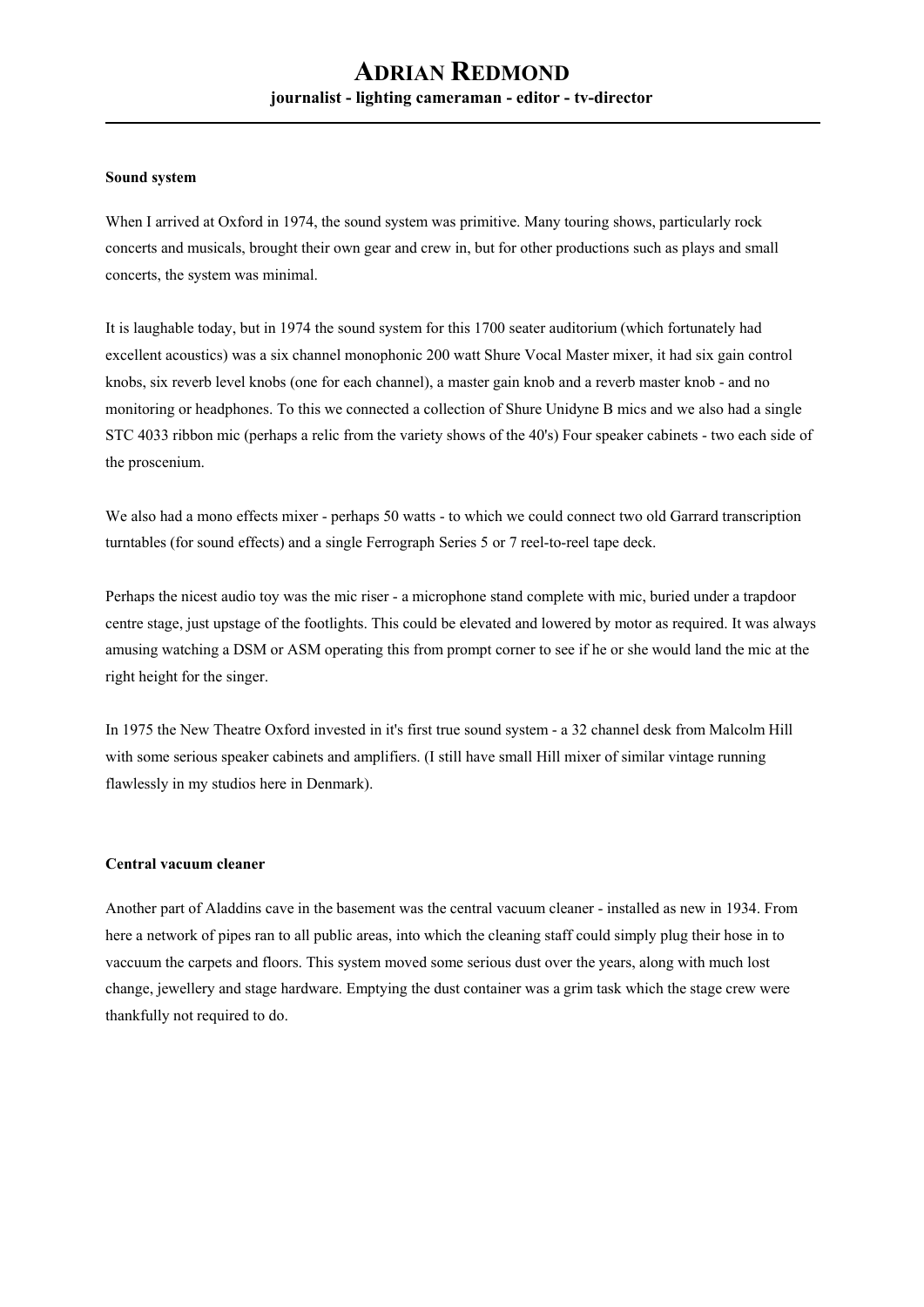## **ADRIAN REDMOND journalist - lighting cameraman - editor - tv-director**

#### **HVAC**

As Chief Engineer I was also responsible for the operation and maintenance of the theatre's heating ventilation and air condition system, comprising equipment mostly of 1934 vintage.

We ran two huge heavy fuel oil boilers (converted in the 50's from coal burning) and a smaller oil fired boiler to provide hot water in the summer months. With such a large installation with many radiators, baths, showers and sinks, there was always the problem of leaks so the water pressure and consumption had to be logged and checked daily.

The air conditioning system (for the public areas) was awsome. Built long before the days of zinc ducting, most of the air ducts were constructed in brickwork or concrete before the interior of the building was fitted out, leaving a mysterious warren of tunnels under the floors, behind the walls and between the auditorium levels.

Curiously this network of tunnels was never used for other pipework for electrical trunking, which made maintenance of these difficult, as we had no drawings of where such utilities were located. Neither as there any lighting in these tunnels - but at least we couldn't see the rats.

The air conditioning plant was located in the cellar adjacent to the boiler room. Two huge venturi fans drew fresh air into the building, and pushed it through a dual system that included a cold water plenum, a hot water plenum, and a hot water radiator manifold. The system was very efficient but never discreet - it could deliver air of the same temperature to all public areas, regardless of their local temperature or humidity, so the stalls might be coolish whilst the upper gallery would be sweating - the only way to balance the air conditioning was to adjust the baffles on the duct outlets in each area - a task that was cumbersome and fraught with experiment.

Like many theatres the New was built over an underground river, which vented its banks during rainy periods in the cellar - to mitigate this there were several bilge pumps to keep the water level below floor level. During the winter these pumps would be running continuously for weeks on end.